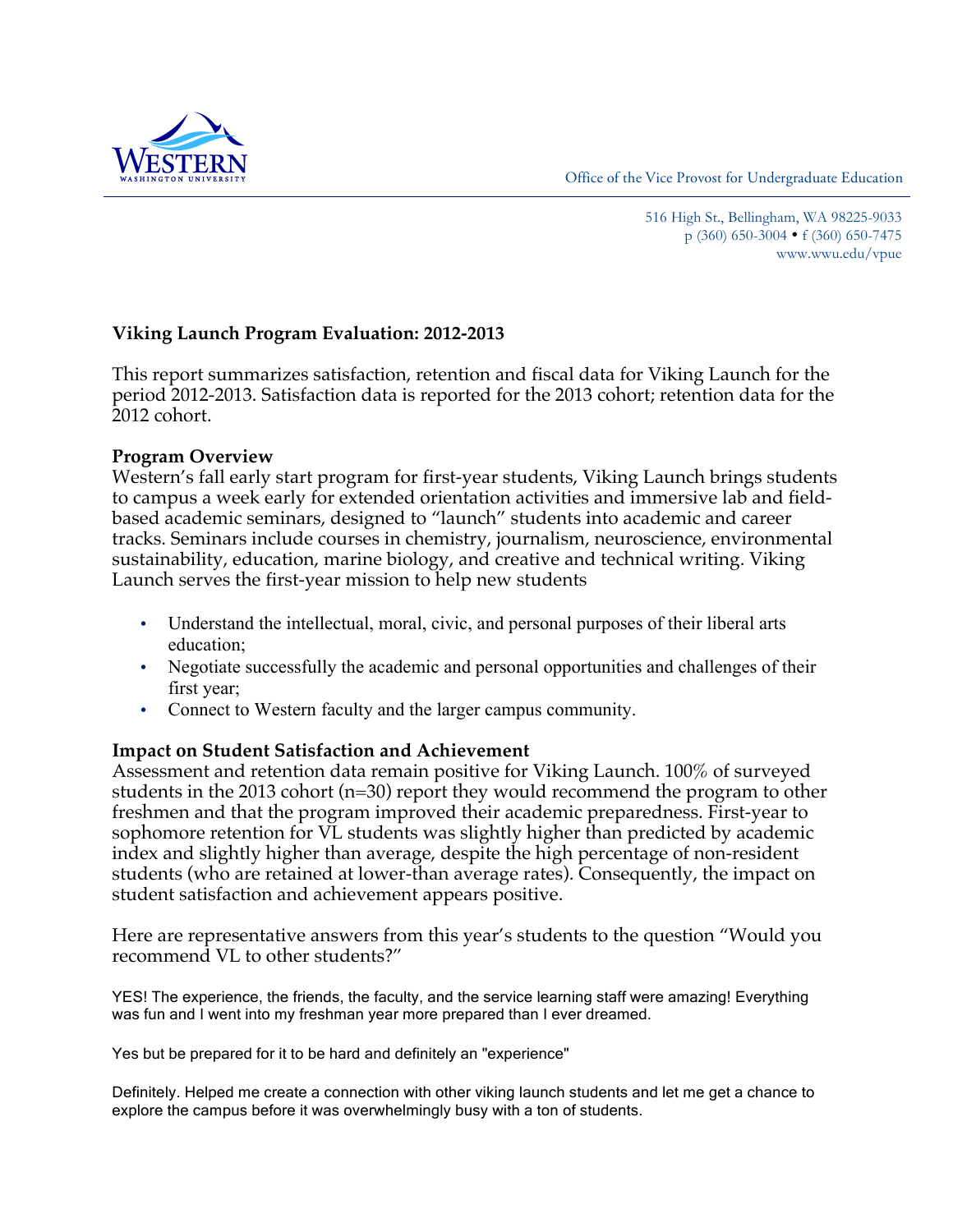YES!!!!! It was a great way to get adapted, meet people, know more about wwu and Bellingham. the main point was just having a set community before anyone else had even arrived

YES! It was very interactive, exciting, and informative.

 Yes. It gave me a chance to ease into college life without being thrown into a full schedule right away. I also made some of the most amazing friends I could have hoped for and really bonded with them over that week.

 Yes, This was a good start for any freshman. It allows you to make new friends and get a better grasp on the College curriculum. I would recommend this program to anyone.

#### **Impact on Retention and Student Performance**

As has held true since the onset of the program, VL students were much more likely to be non-resident. This seems the most notable feature of the program and may be part of the reason why non-resident enrollment has risen for us as an institution.

Fall to winter retention was higher for VL students than non-VL students even though non-resident status is a risk factor for non-retention at Western. Similarly, VL students earned higher fall grades, were markedly less likely to be on academic warning and slightly less apt to withdraw from a course.

|                              | Fall 2012 New Freshmen by Viking Launch attendance |        |              |
|------------------------------|----------------------------------------------------|--------|--------------|
|                              | <b>VL</b>                                          | not VL | <b>Total</b> |
| <b>All New Freshmen</b>      | 57                                                 | 2631   | 2688         |
| Non-Resident                 | 22                                                 | 320    | 342          |
| % Non-Resident               | 39%                                                | 12%    | 13%          |
| <b>First Generation</b>      | 11                                                 | 803    | 814          |
| % First Generation           | 19%                                                | 31%    | 30%          |
| Average Al                   | 55.8                                               | 55.3   | 55.3         |
| Avg Fall Hrs Attempted       | 14.3                                               | 14.3   | 14.3         |
| Ava Fall Hrs Earned          | 13.7                                               | 13.1   | 13.1         |
| Average Fall GPA             | 2.96                                               | 2.78   | 2.79         |
| <b>Fall Academic Warning</b> | 3                                                  | 375    | 378          |
| % Fall Warning               | 5%                                                 | 14%    | 14%          |
| Withdraw at least 1 course   | 3                                                  | 216    | 219          |
| % Withdraw                   | 5%                                                 | 8%     | 8%           |
| <b>Retained to Winter</b>    | 56                                                 | 2535   | 2591         |
| % Retained                   | 98%                                                | 96%    | 96%          |